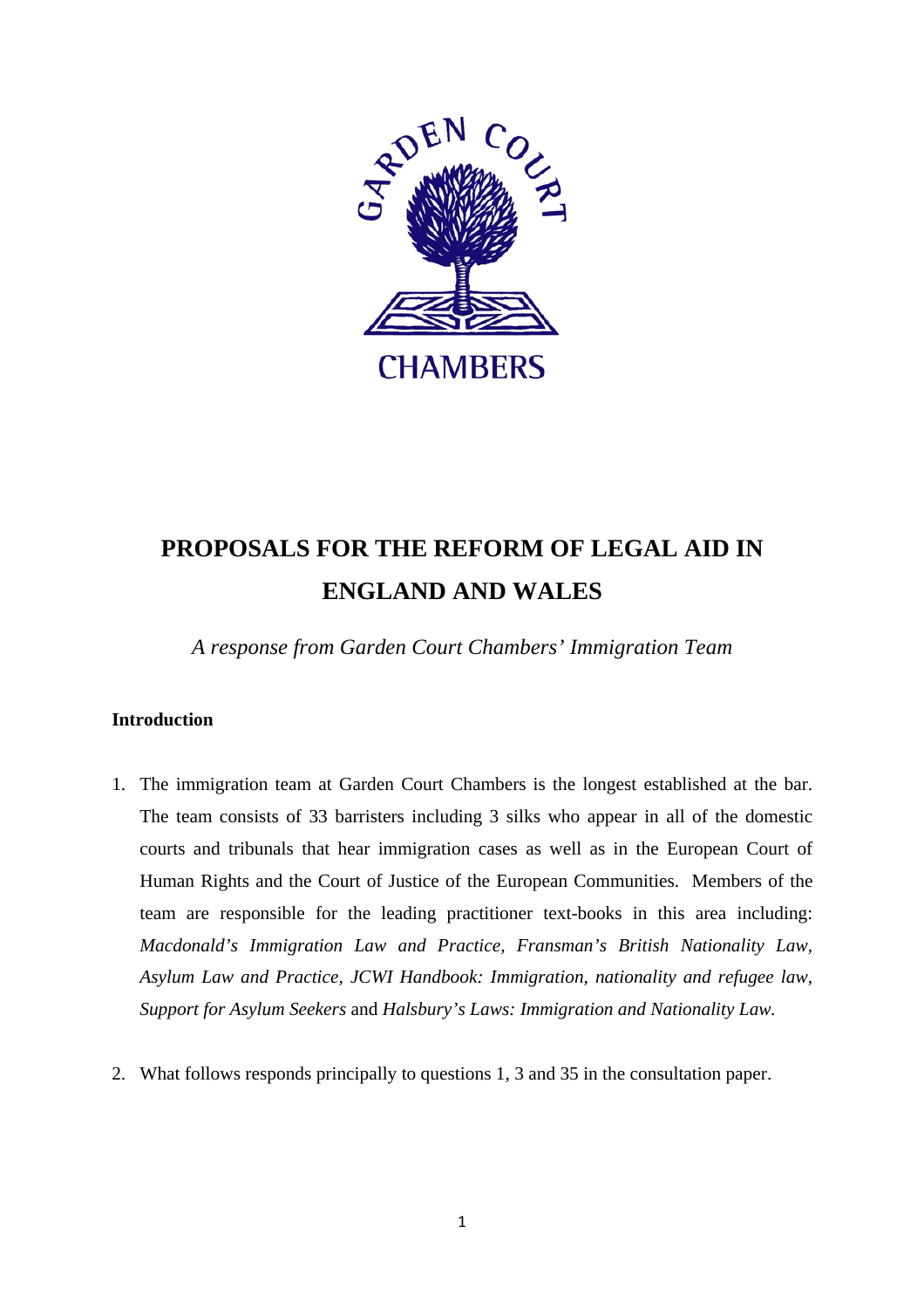**Question 1: Do you agree with the proposals to retain the types of case and proceedings listed in paragraphs 4.37 to 4.144 of the consultation document within the scope of the civil and family legal aid scheme?** 

- 3. The response is limited to the proposals relating to immigration.
- 4. We agree with the proposal to continue to provide publicly funded legal assistance in asylum cases for the reasons given in para. 4.39 – 4.41 of the consultation paper.
- 5. We assume that the reference in the consultation paper to 'asylum' includes cases concerned with claims for humanitarian protection under paragraph 339C of the Immigration Rules and for protection under articles 2 and 3 of the ECHR as well as claims under the Refugee Convention. The reasons given in the consultation paper for continuing to fund asylum cases apply with equal force to humanitarian protection and articles 2 and 3.
- 6. We invite the government to make clear that that is the intended meaning of 'asylum'.
- 7. We also agree with the proposal to retain public funding for 'claims against public authorities' and for the reasons given in para. 4.43ff which clearly has a bearing on immigration cases.
- 8. We agree with the proposal to retain public funding for domestic violence cases (para. 4.64ff). Domestic violence is an issue that arises not infrequently in non-asylum immigration cases, particularly under paragraph 289A of the immigration rules. That rule was introduced to protect victims of domestic violence who might otherwise feel compelled by their immigration status to remain in an abusive relationship. We think that public funding should continue to be available for such cases because of 'the importance of the issue and the characteristics of the litigants' (para. 4.64).
- 9. We agree with the proposal to retain funding for public law cases for the reasons given in para. 4.97.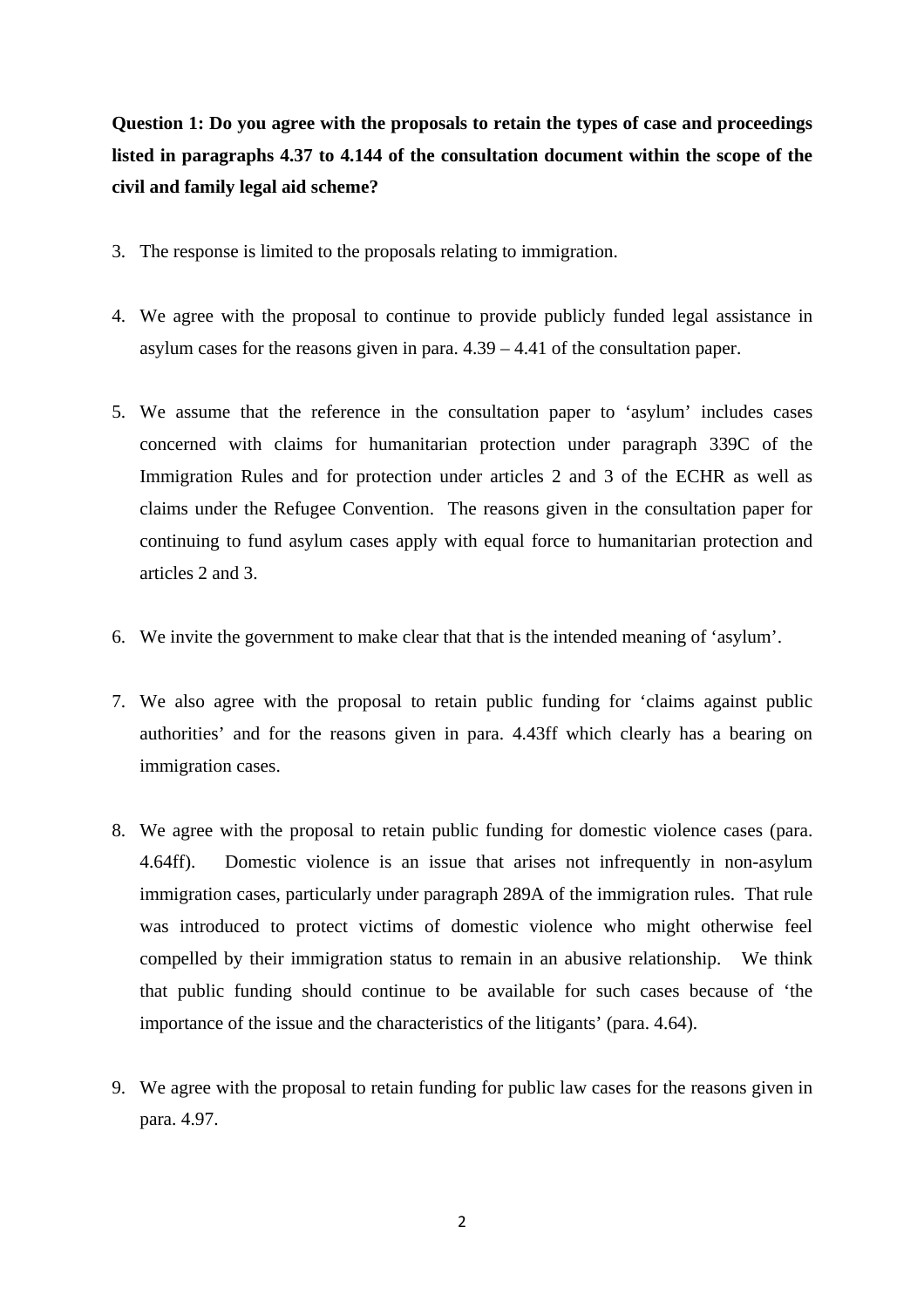10. We agree with the proposals to retain funding for cases concerned with detention under the Immigration Acts and proceedings in SIAC for the reasons given in para. 4.83ff.

**Question 3: Do you agree with the proposals to exclude the types of case and proceedings listed in paragraphs 4.148 to 4.245 from the scope of the civil and family legal aid scheme?** 

- 11. This response is limited to the proposals to exclude 'immigration where the individual is not detained' set out in para. 4.198 – 4.204.
- 12. We are surprised that application of the criteria set out in para. 4.146 has led the government to conclude that immigration cases, particularly those falling within the following categories should be excluded from public funding. We think that those criteria should result in at least the following categories of case remaining within scope:
	- a. those where the case is initiated by the state taking action against the individual e.g. a decision to deport or to remove a person or to cancel, curtail or revoke leave to enter or remain;
	- b. cases in which a human rights claim, particularly an article 8 claim is made;
	- c. cases in which a child is the applicant or appellant or where a child, albeit not a party to the case would nevertheless be affected by its outcome;
	- d. cases concerned with vulnerable individuals.
	- e. cases concerned with detained individuals
	- f. cases concerned with rights under European Community law;

# **Proceedings initiated by the state**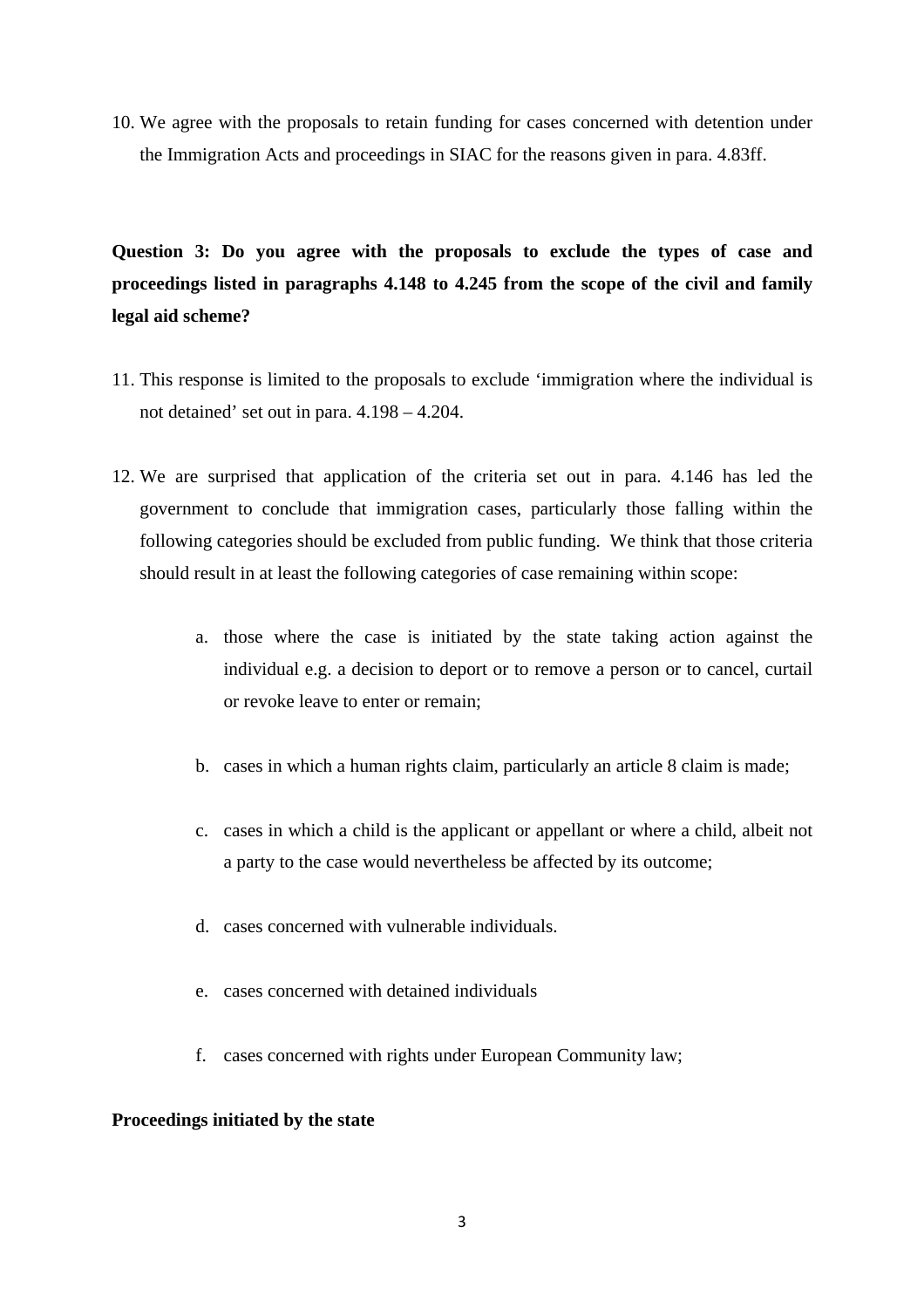13. We think that your reasons for retaining public funding of public law challenges apply with equal force in relation to immigration proceedings initiated by the state, i.e. decisions to deport or remove or to cancel, vary or revoke leave to enter or remain. In para. 4.99 of the consultation paper you say:

> We therefore consider that legal aid for most public law challenges is justified on the basis that they enable individual citizens to check the exercise of executive power by appeal to the judiciary, often on issues of the highest importance, and we propose that it be retained.

- 14. The commencement of immigration proceedings against a person renders him or her liable to being the object of a wide range of coercive, executive powers including:
	- a. the use of force against him or her by immigration officers;<sup>1</sup>
	- b. administrative detention (whose introduction during peacetime by the Immigration Act 1971 was a constitutional innovation<sup>2</sup>);
	- c. imposition of residence, reporting, employment and occupation restrictions, 3 backed by criminal sanctions,<sup>4</sup> as an alternative to detention;
	- d. cancellation or invalidation of extant leave to enter or remain and loss of concomitant rights e.g. to work, receive benefits;
	- e. enforced removal from the jurisdiction;
	- f. ban on re-entry to the UK (for as long as any deportation order remains in force) or liability to mandatory or discretionary refusal of entry clearance or leave to enter.

 $^1$  Immigration and Asylum Act 1999, s. 146

<sup>&</sup>lt;sup>2</sup> See *Secretary of State for the Home Department v Pankina* [2010] EWCA Civ 719<br><sup>3</sup> Immigration Act 1071, Seb. 2, 2019, 21

 $3$  Immigration Act 1971, Sch. 2, para. 21

 $4$  Immigration Act 1971, s. 24(1)(e)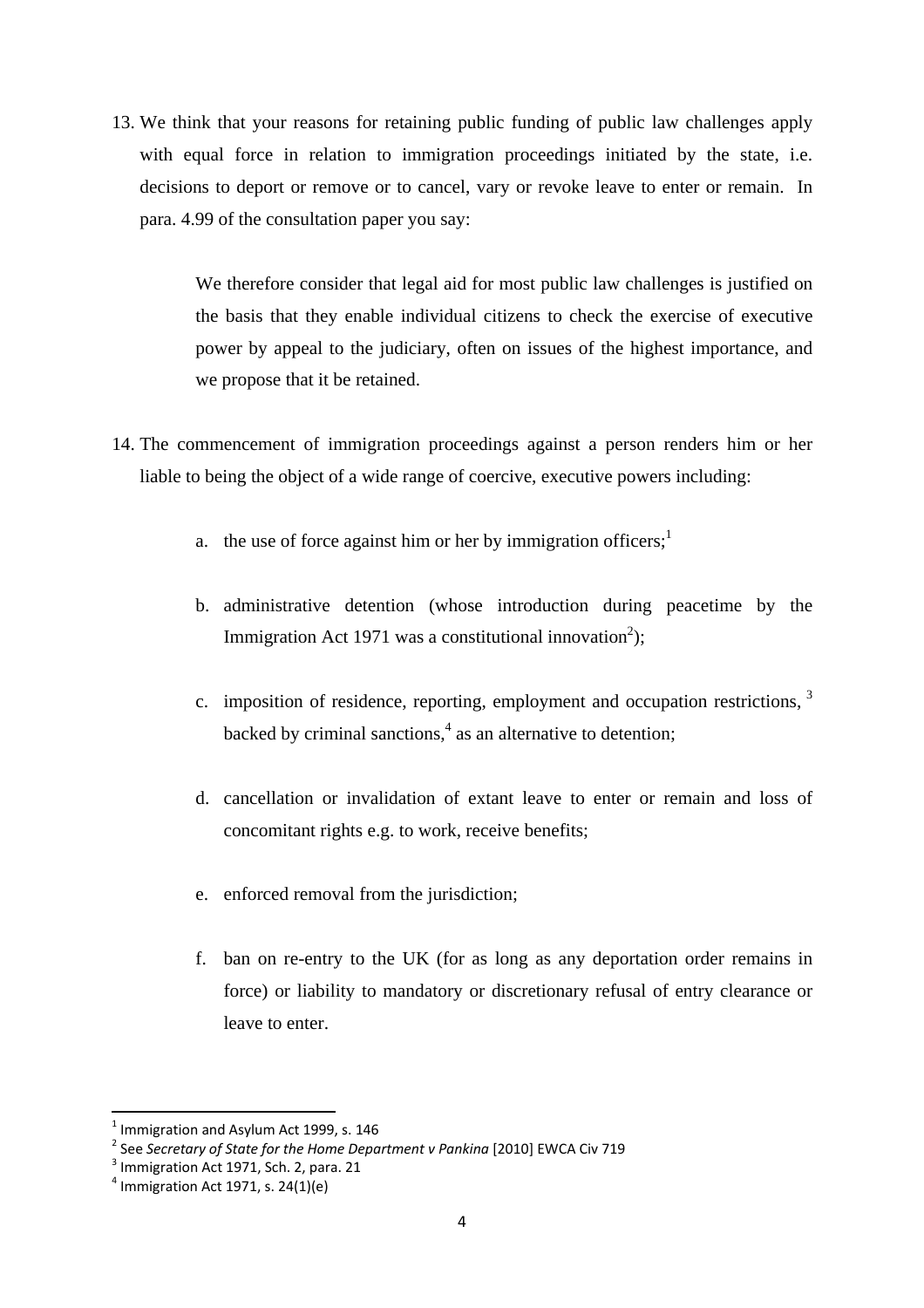- 15. Being made liable or actually subject to powers of that nature makes immigration decisions having those consequences sufficiently important to justify retaining challenges to them within the scope of legal aid.
- 16. The involuntary removal of a person from the UK or the imposition of a requirement that the person leave the country entails exclusion from the person's home and from the family, social, educational, work and community relationships and networks that he or she was part of for what may have been a long time. There is no other peace-time power that may so completely extinguish a person's social existence and membership of a community – even imprisonment does not entirely eliminate a person from the community of which he or she was part in the way that a person's removal from the country does.
- 17. We think that the exercise of so radical a power potentially having consequences of such moment for the affected individuals must be subjected to effective judicial scrutiny, accomplishment of which necessitates legal representation. It is in the interests both of the individual affected by the power and the public on whose behalf the power is supposed to be exercised that there should be such scrutiny.
- 18. We cannot see any good reason why the fact that judicial scrutiny of the exercise of state power is provided by way of an appeal to the tribunal rather than a claim for judicial review in the High Court makes any difference to whether public funding should be available. Until recent legislation provided for in-country rights of appeal against the kinds of decision referred to here, challenges to them would have been brought by way of judicial review in the High Court. It seems to us to be perverse to make decisions as to the scope of legal aid on the basis of the venue in which proceedings are brought as opposed to the nature of the issues involved. The right of access to the tribunal is just as important and fundamental as the right of access to the ordinary courts.<sup>5</sup> All of the grounds on which the exercise of public power may be challenged in the High Court are available in the tribunal<sup>6</sup>, along with a range of other grounds and fact finding powers unavailable to the High Court but which enable the tribunal to subject the exercise of

<sup>&</sup>lt;sup>5</sup> R (Saleem) v Secretary of State for the Home Department [2000] 4 All ER 814

<sup>&</sup>lt;sup>6</sup> Nationality, Immigration and Asylum Act 2002, s. 84(1)(e) and, e.g. *AG (Kosovo)* [2007] UKAIT 0082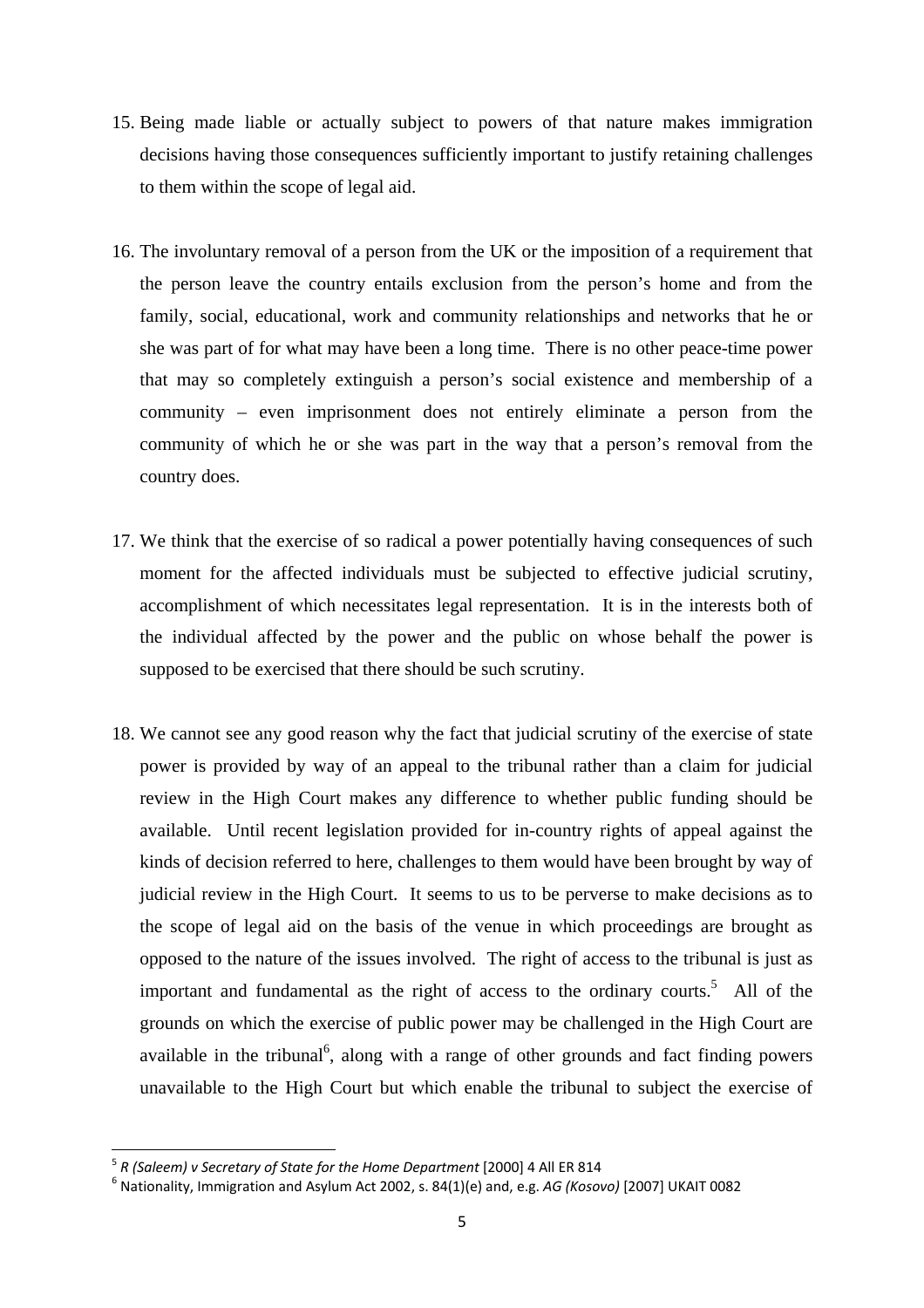public power to far more searching scrutiny than the High Court is capable of.<sup>7</sup> Consequently, the issues of fact and law requiring determination by the tribunal may be at least as complex and are certainly as grave as those that arise before the High Court.

19. The factual, evidential legal and procedural issues likely to arise are such that an individual will be severely prejudiced by not having legal representation and it is unlikely that justice will be done or be seen to be done for the unrepresented. We return to this issue below.

# **Article 8 claims**

20. We think that the proposal to exclude article 8 cases from routine public funding is wrong. It is justified in the consultation paper (para. 4.201) on the basis that in contrast to asylum cases they do not raise issues of 'such fundamental importance' including matters of life and death and that

> an individual in non-detention immigration cases will usually have made a free and personal choice to come to or remain in the United Kingdom, for example, where they wish to visit a family member in the United Kingdom or to fulfil their desire to work or study here. We therefore consider that routine public funding is less likely to be justified.

21. Whilst the rights to respect for family and private life may not be concerned with issues of life and death the consultation paper has seriously failed to appreciate the significance that they have in both international and domestic law. They are protected by the European Convention on Human Rights which is concerned with 'the protection of fundamental human rights, not the conferment of individual advantages or benefits'.<sup>8</sup> The House of Lords has referred<sup>9</sup> to "the core value which article 8 exists to protect" and went on to say:

<sup>7</sup> Nationality, Immigration and Asylum Act 2002, s. 84 and 85

 $^8$  Lord Bingham in *Razgar v Secretary of State for the Home Department* [2004] UKHL 27<br><sup>9</sup> *Huang v Secretary of State for the Home Department* [2007] UKHL 11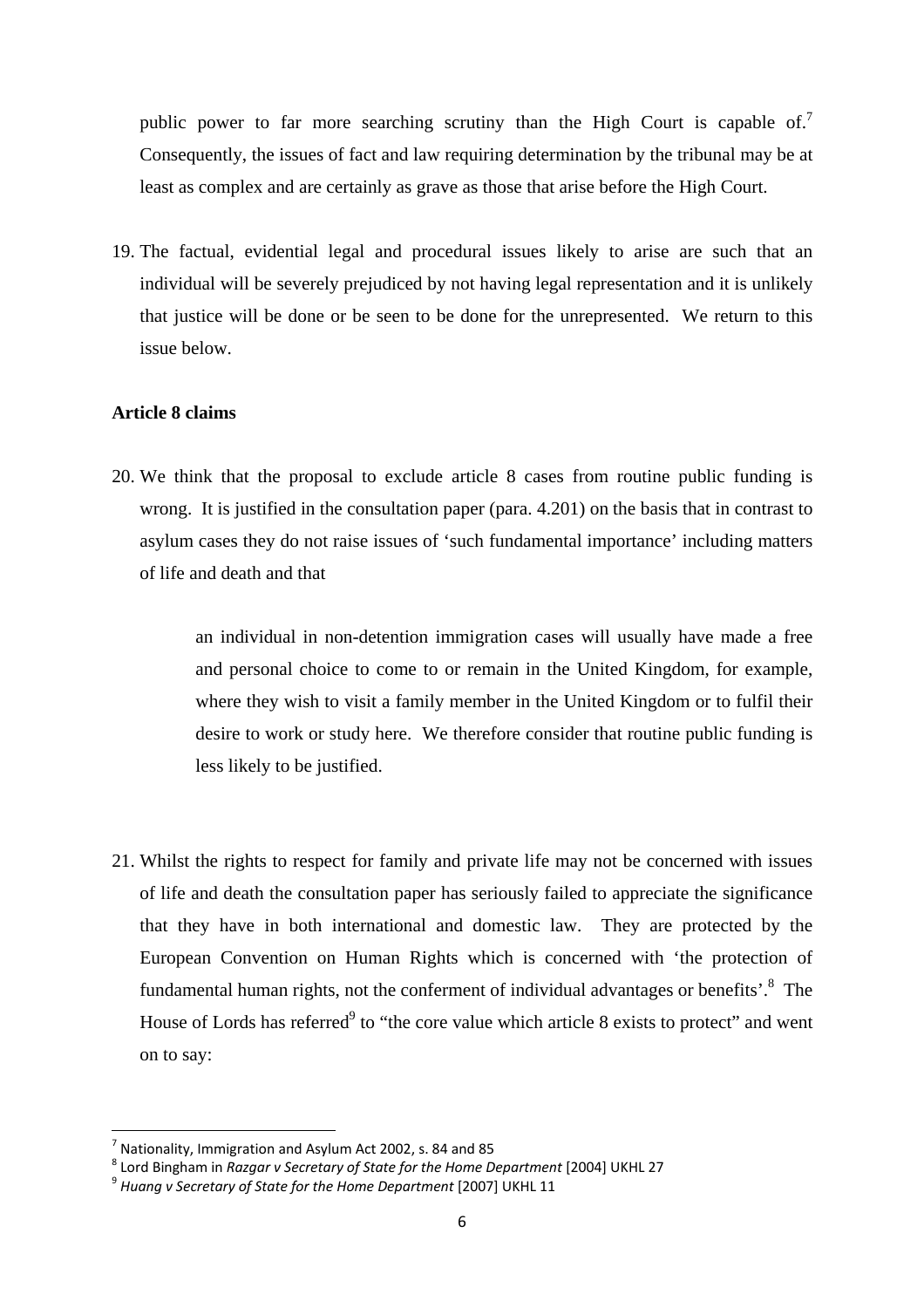This is not, perhaps, hard to recognise. Human beings are social animals. They depend on others. Their family, or extended family, is the group on which many people most heavily depend, socially, emotionally and often financially. There comes a point at which, for some, prolonged and unavoidable separation from this group seriously inhibits their ability to live full and fulfilling lives.

Article 8 cases frequently raise the issue of whether a parent and child are both to remain in the UK or are to be separated by the removal of one of them and in such cases, 'a fundamental element of an elementary right', $10$  i.e. a parent's right to care for his or her own child is put in issue.

- 22. In this context little if any relevance should be attached to the fact, if fact it be, that the person concerned 'made a free and personal choice to come to or remain in the United Kingdom' (consultation paper para. 4.201). However, it should be noted that in many cases, those affected by immigration decisions may have made no such choice. They may be the children of immigrant parents brought to or even born in the UK and resident here all of their lives, albeit having no legal status. They may be the British or EU citizen spouses, partners, children or parents of family members to be removed or deported from the UK.
- 23. In any event, what is relevant to the issue of whether the fundamental rights protected by article 8 have been breached is not whether the person chose to come to the UK in the past but whether he or she can presently be reasonably expected to leave the UK in order to enjoy family or private life. If the person cannot reasonably be expected to leave the UK then removing the person may breach article 8 and if it does, the breach will be no less unlawful and of no less gravity or importance because the person once chose to come to or stay in the UK.
- 24. The factual, evidential, legal and procedural issues likely to arise are such that an individual will be severely prejudiced by not having legal representation and it is unlikely that justice will be done or be seen to be done for the unrepresented. We return to this below.

<sup>10</sup> Judge Martens in *Gul v Switzerland* (1996) 22 EHRR 93, approved by the House of Lords in *Razgar* and *EM (Lebanon) v Secretary of State for the Home Department* [2008] UKHL 64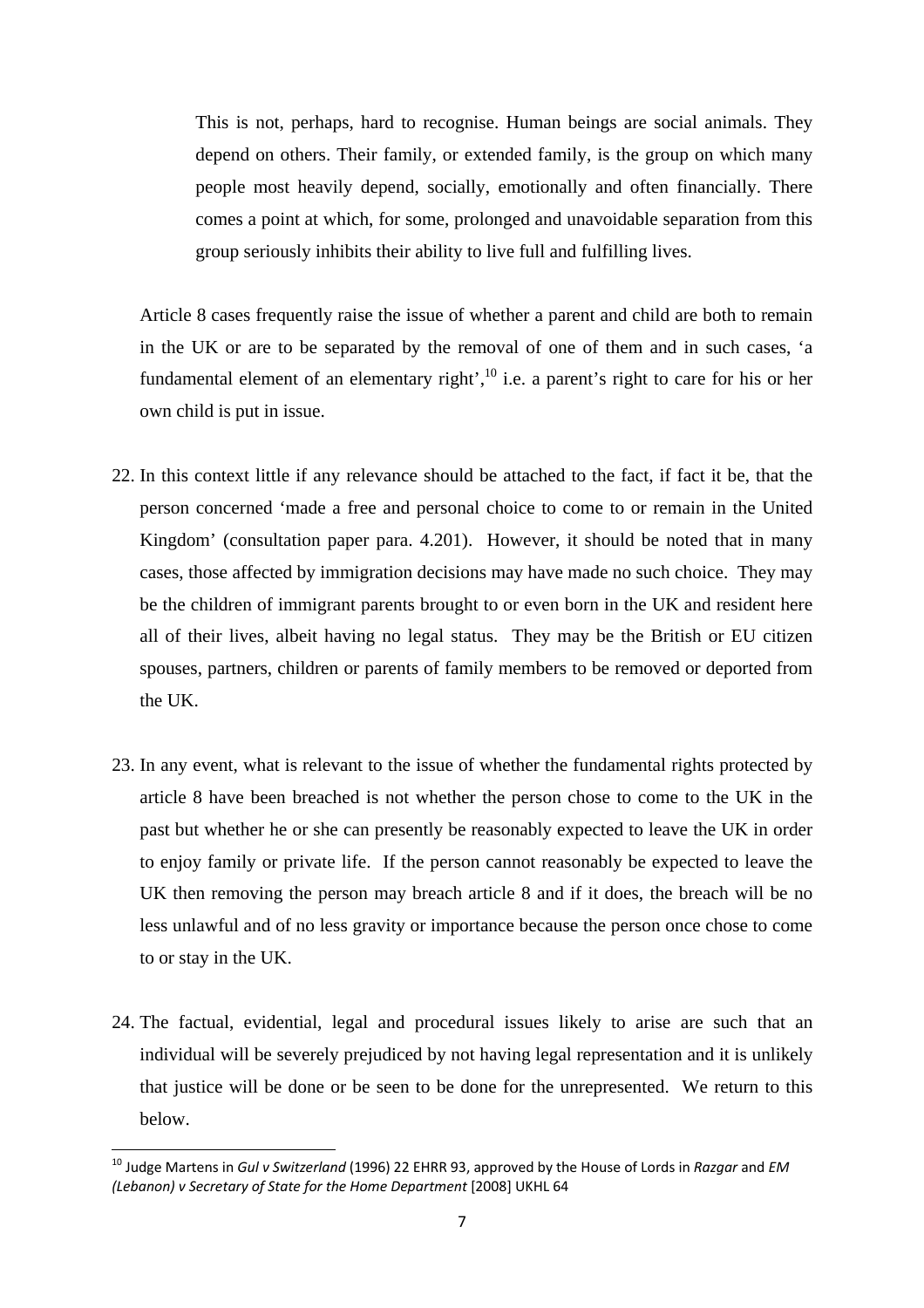## **Cases involving children**

- 25. Immigration decisions may have a profound effect on children including those who are themselves subject to an immigration decision and those affected by an immigration decision made in respect of one or more members of their family. Children who have spent much or even all of their lives in the UK and who are integrated in the community, go to school, speak English and are culturally or even legally British may be faced with removal from or being required to leave the UK or with constructive expulsion if a British child's parents are to be removed. Children may be faced with removal of close family members, maybe even a parent. The quality of their lives may be seriously diminished whilst their parents try to deal with immigration problems that may prevent them from working and may even leave them without income and with their home in jeopardy.
- 26. The UK has particular obligations towards children, whether or not subject to immigration control. There is the obligation, in all actions concerning children, to treat the best interests of the child as a primary consideration.<sup>11</sup> There is also the child's right to be heard in any judicial or administrative proceedings affecting the child.<sup>12</sup>
- 27. The factual, evidential legal and procedural issues likely to arise in immigration cases (as to which, see below) affecting children are such that a child will be severely prejudiced by not having legal representation. It is impossible to see how the UK will be able to comply with the obligations mentioned in the previous paragraph if children affected by immigration decisions are not legally represented and cannot be legally represented because the state has withdrawn legal aid. It is inconceivable that justice will be done or will be seen to be done for unrepresented children.

 $11$  UN Convention on the rights of the child, art. 3(1)

 $12$  UN Convention on the rights of the child, art. 12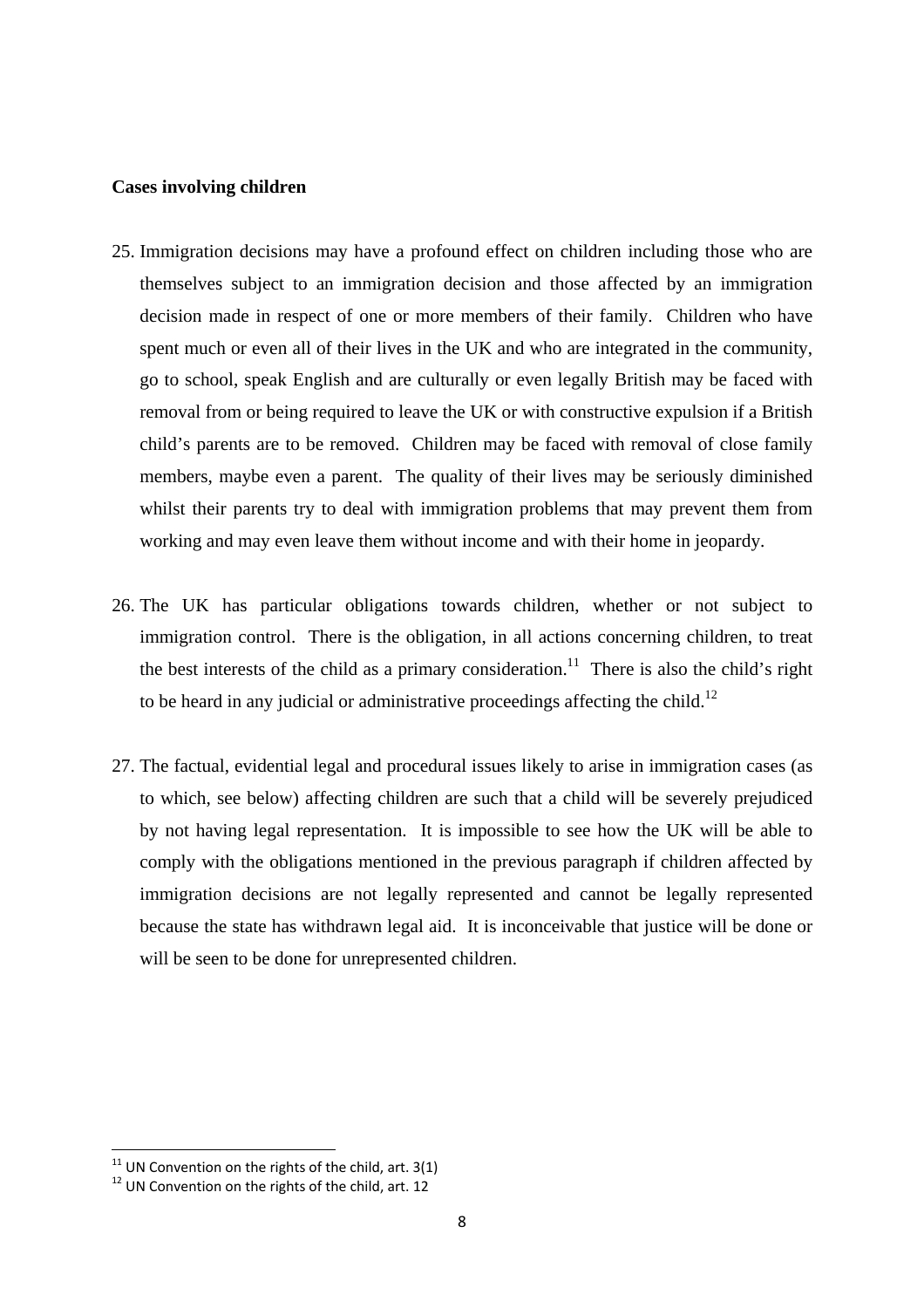#### **Vulnerable individuals**

28. The factual, evidential legal and procedural issues likely to arise in immigration cases are such that an individual will be severely prejudiced by not having legal representation and it is unlikely that justice will be done or be seen to be done for the unrepresented. This is elaborated below. These obstacles to justice being done for the represented are even greater for vulnerable individuals.

## **Detained individuals**

- 29. The government has, quite rightly, recognised the particular gravity of issues relating to the exercise of Immigration Act powers of detention. However, the individual's immigration status and the view taken by the state of the individual's immigration history and future is a significant and often decisive factor informing the exercise of the detention powers. An individual's liability to being detained and the exercise of detention powers against the individual cannot properly be addressed without addressing the substantive immigration matters. For that reason, as well as the reasons set out below, we think that for those detained under Immigration Act powers of detention, their substantive immigration matters should remain within the scope of legal aid.
- 30. It is likely that an individual detained under immigration act powers will have more complicated and less tractable immigration problems than most. The fact of being in detention will make it even more difficult for an individual to prepare his or her case than for a person at large. The detainee will have no or limited access to telephones, computer and internet facilities necessary for researching aspects of the case and for communicating with those who might be able to assist with the case – whether witnesses of fact or expert witnesses and for communicating with the tribunal and with the immigration authorities. The detainee will have limited or no facilities and opportunities for being able to interview witnesses and he or she will have severely restricted capacity to track down documents and witnesses.
- 31. The factual, evidential legal and procedural issues likely to arise are such that an individual will be severely prejudiced by not having legal representation and it is unlikely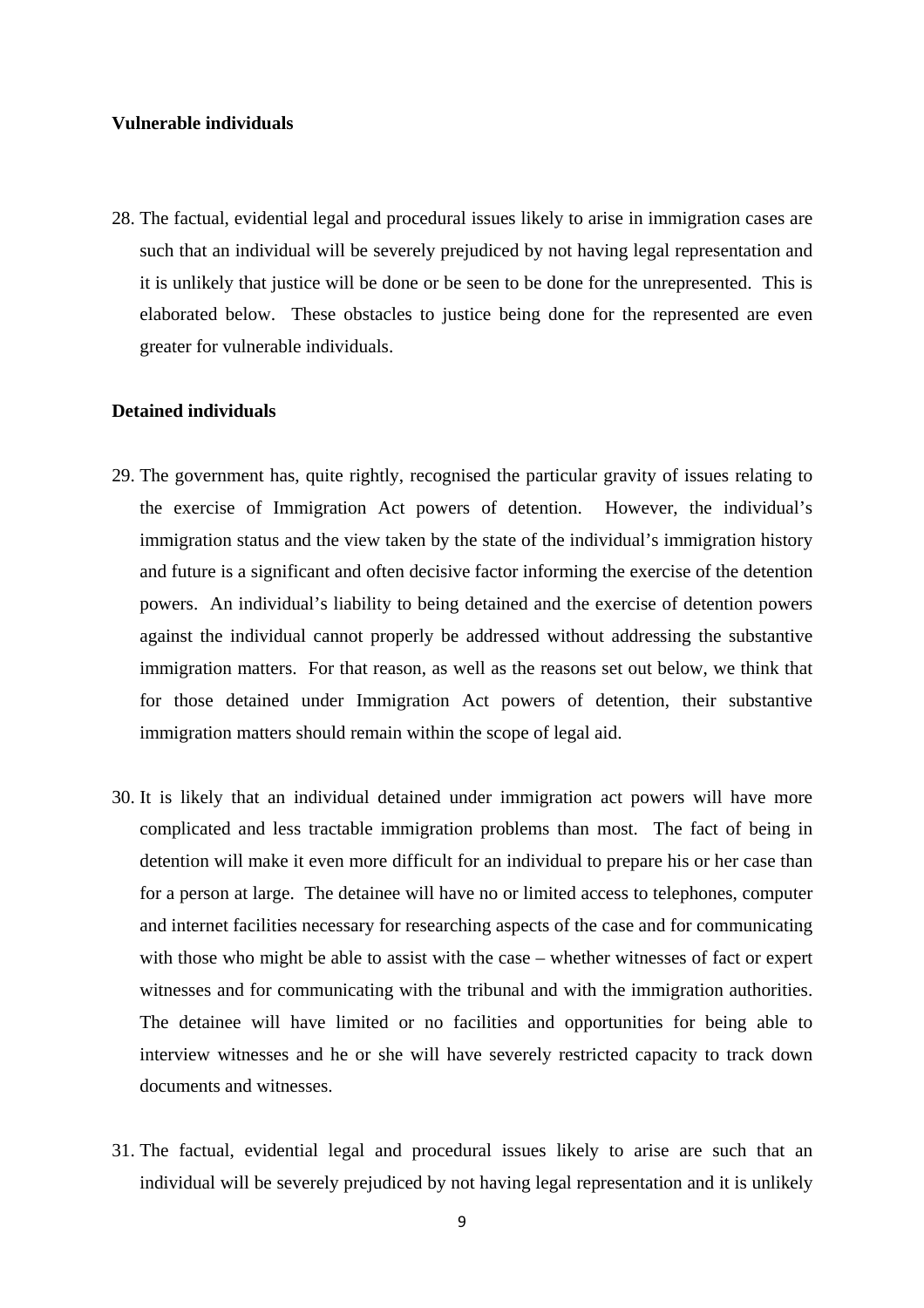that justice will be done or be seen to be done for the unrepresented. For the reasons given above, these obstacles to justice for the unrepresented are compounded for those who are detained.

#### **Cases concerned with European Community law rights**

- 32. As it currently stands, the consultation paper's proposal suggests that all immigration cases based on EU citizens' rights (defined to include EEA nationals' rights) and those of their family members of any nationality would be excluded from the funding scheme. This has serious implications both practically and legally on an individual's ability to establish entitlement to and enforcement of EU rights.
- 33. First, with regard to practice, it is our experience that cases based on EU rights or with an element of EU law require a comprehensive understanding of a very complicated and specialist legal framework, such that a litigant in person would not be in a position, in the vast majority of cases, to put her case effectively. This is likely to result in bad decision making by administrative decision makers. Further, given the statutory grounds of appeal (see section 84 (1)(d) of the Nationality Immigration and Asylum Act 2002 and regulation 26(7) and Schedule 1 of the Immigration (European Economic Area) Regulation 2006) bad decision making is likely to lead to further appeals both to the Firsttier Tribunal and the Upper Tribunal, adding unnecessary expense and defeating the purpose of the proposals.
- 34. Second, it is important to note that immigration cases with an EU element concern UK's obligations under the Treaty on European Union and associated treaties. It is likely that depriving an individual of legal aid with regard to her entitlement to and enforcement of EU rights in UK courts and Tribunals constitutes an unlawful obstacle to the effective enjoyment of those rights. In simple terms, there is a real question mark over the legality of the proposals in that they inhibit an effective enjoyment of an individual's rights under EU law and inhibit effective access to justice. The Charter of Fundamental Rights of the European Union (2010/C 83/02) provides: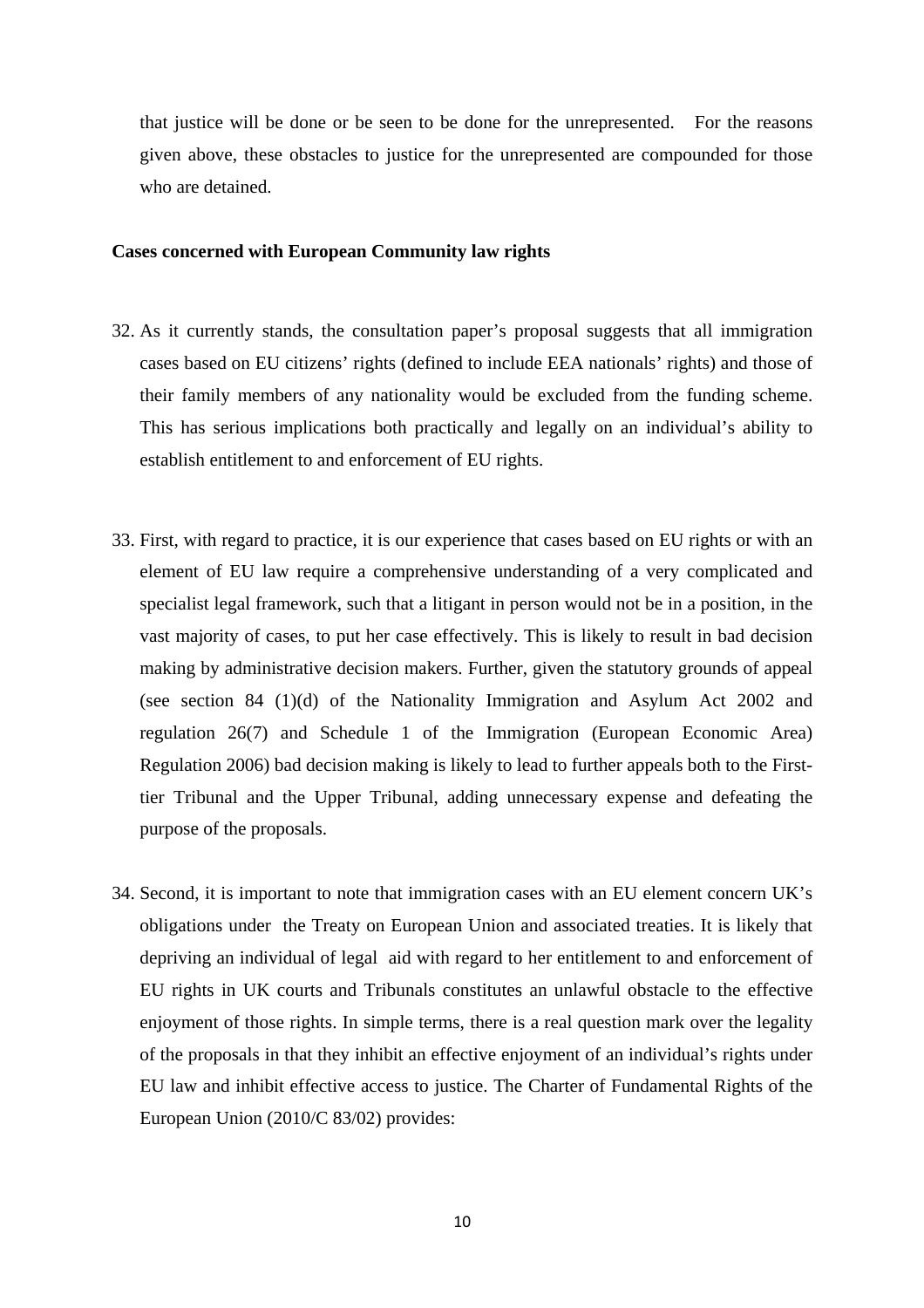#### *Article 47*

#### **Right to an effective remedy and to a fair trial**

Everyone whose rights and freedoms guaranteed by the law of the Union are violated has the right to an effective remedy before a tribunal in compliance with the conditions laid down in this Article.

Everyone is entitled to a fair and public hearing within a reasonable time by an independent and impartial tribunal previously established by law. Everyone shall have the possibility of being advised, defended and represented.

*Legal aid shall be made available to those who lack sufficient resources in so far as such aid is necessary to ensure effective access to justice.*

(emphasis supplied)

35. For the reasons set out above and elaborated further below an individual relying on community law rights requires legal representation to have 'effective access to justice' so that withholding legal aid from those who lack sufficient resources to engage a lawyer will be contrary to Article 47.

#### **The putative simplicity of immigration proceedings**

- 36. The consultation paper is simply wrong to regard immigration matters, certainly those of the kind referred to above, as being generally so straightforward that legal representation is unnecessary (para. 4.202).
- 37. Immigration law is very complex and rapidly changing: there are 12 immigration acts and numerous other pieces of primary legislation and more than 100 statutory instruments currently in force that have a bearing on the field of immigration; there are the immigration rules that have been changed 59 times since May 2003 and there are home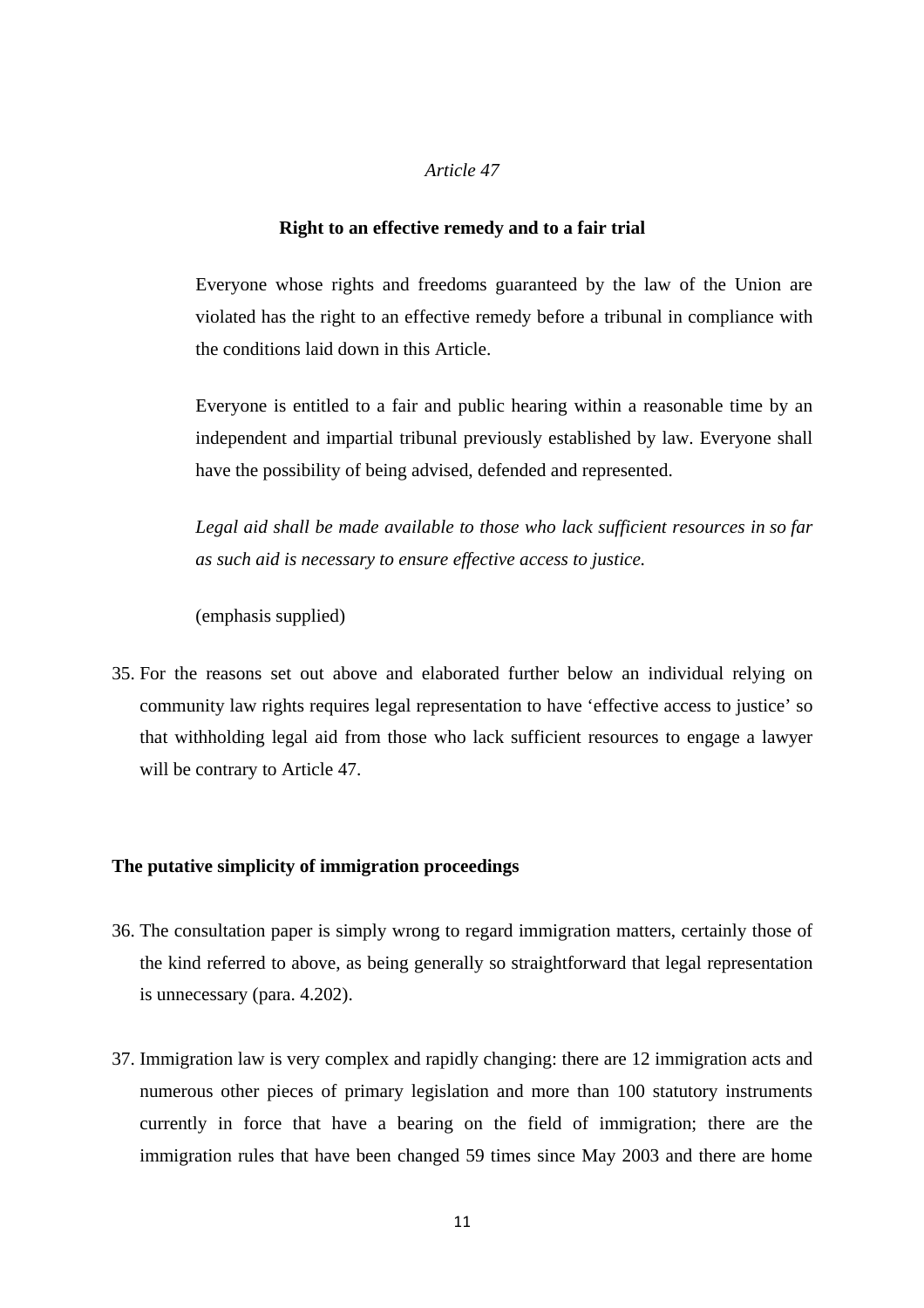office policies and guidance that interpret and supplement the rules and, as self-described 'living documents' are constantly changing; the tribunal and the higher courts are constantly making decisions interpreting and applying the substantive and procedural law – since the start of 2008 there have been 24 decisions of the House of Lords and Supreme Court about immigration; there are decisions from the European Court of Human Rights interpreting the ECHR and there are decisions of the CJEU interpreting EU free movement law. Even fundamental, elementary features of the system of immigration control remain controversial and may be put in issue in appeals, for example, as to the legal status and effect of immigration rules<sup>13</sup> and of policies that are contained in documents outside the immigration rules.<sup>14</sup>

38. The observations of a senior judge who had heard a student appeal are entirely apposite:  $15$ 

I am left perplexed and concerned how any individual whom the [Immigration] Rules affect (especially perhaps a student, like Mr A, who is seeking a variation of his leave to remain in the United Kingdom) can discover what the policy of the Secretary of State actually is at any particular time if it necessitates a trawl through *Hansard* or formal Home Office correspondence as well as through the comparatively complex Rules themselves. It seems that it is only with expensive legal representation, funded by the taxpayer, that justice can be done.

39. Home Office decisions are made by specialist officials with expert knowledge and understanding of the legal framework referred to above. Their decisions are explained cogently and in detail in notices and letters that relate the person's factual background to the applicable legal framework and are treated as statements of case or as substitutes for skeleton arguments by the tribunal. The decisions are (usually) defended before the tribunal by specialist Home Office Presenting Officers who can and do cross examine witnesses and make submissions to the tribunal and can take advice if needed from senior colleagues or from the various policy units in the Home Office.

<sup>&</sup>lt;sup>13</sup> MO (Nigeria) v Secretary of State for the Home Department [2009] UKHL 25

<sup>&</sup>lt;sup>14</sup> Secretary of State for the Home Department v Pankina [2010] EWCA Civ 719<br><sup>15</sup> Lord Justice Longmore in Adedovin v Secretary of State for the Home Department [2010] EWCA Civ 773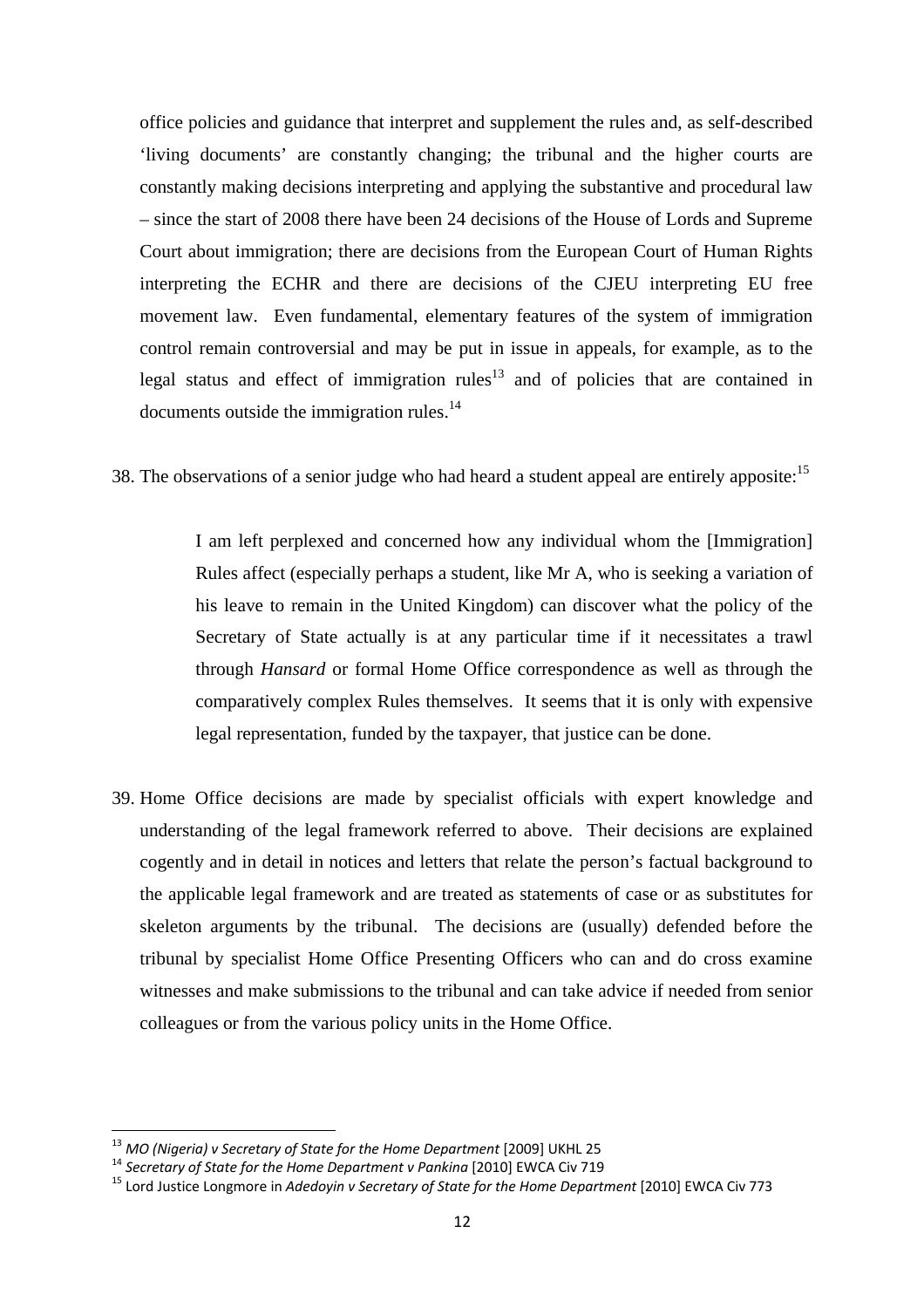- 40. An unrepresented appellant without specialist knowledge of immigration law is seriously disadvantaged by the inequality of arms that results from being unrepresented before the tribunal.
- 41. Moreover, it may well be that the tribunal is 'designed to be user-accessible' and that interpreters are provided free of charge for hearings (para. 4.202). However, the quality of preparation for an appeal is the crucial determinant of an appeal's outcome and unrepresented appellants are critically prejudiced in that respect because:
	- a. without fluency in English, the appellant will have no hope of understanding the issues involved in his or her case. By the time the appellant is provided with a free interpreter for the hearing it will be much too late;
	- b. without a detailed and full understanding of the complex legal framework, an appellant will not appreciate what facts need to be established in order to succeed in an appeal or application;
	- c. without knowing what facts need to be established, the appellant will not know what evidence needs to be obtained and adduced;
	- d. without knowledge of how tribunals approach and assess evidence, an appellant will have little or no insight into the nature and quality of evidence that will have to be adduced if the tribunal is to be persuaded of the appellant's case. Such knowledge is really only available to those with professional experience of judicial proceedings generally and tribunal proceedings in particular;
	- e. without legal representation, an appellant will be unlikely to appreciate the importance of using expert evidence to address some issues (e.g. medical and psychiatric evidence; country evidence; social work reports) and will be unlikely to have the knowledge let alone means to instruct a suitable expert;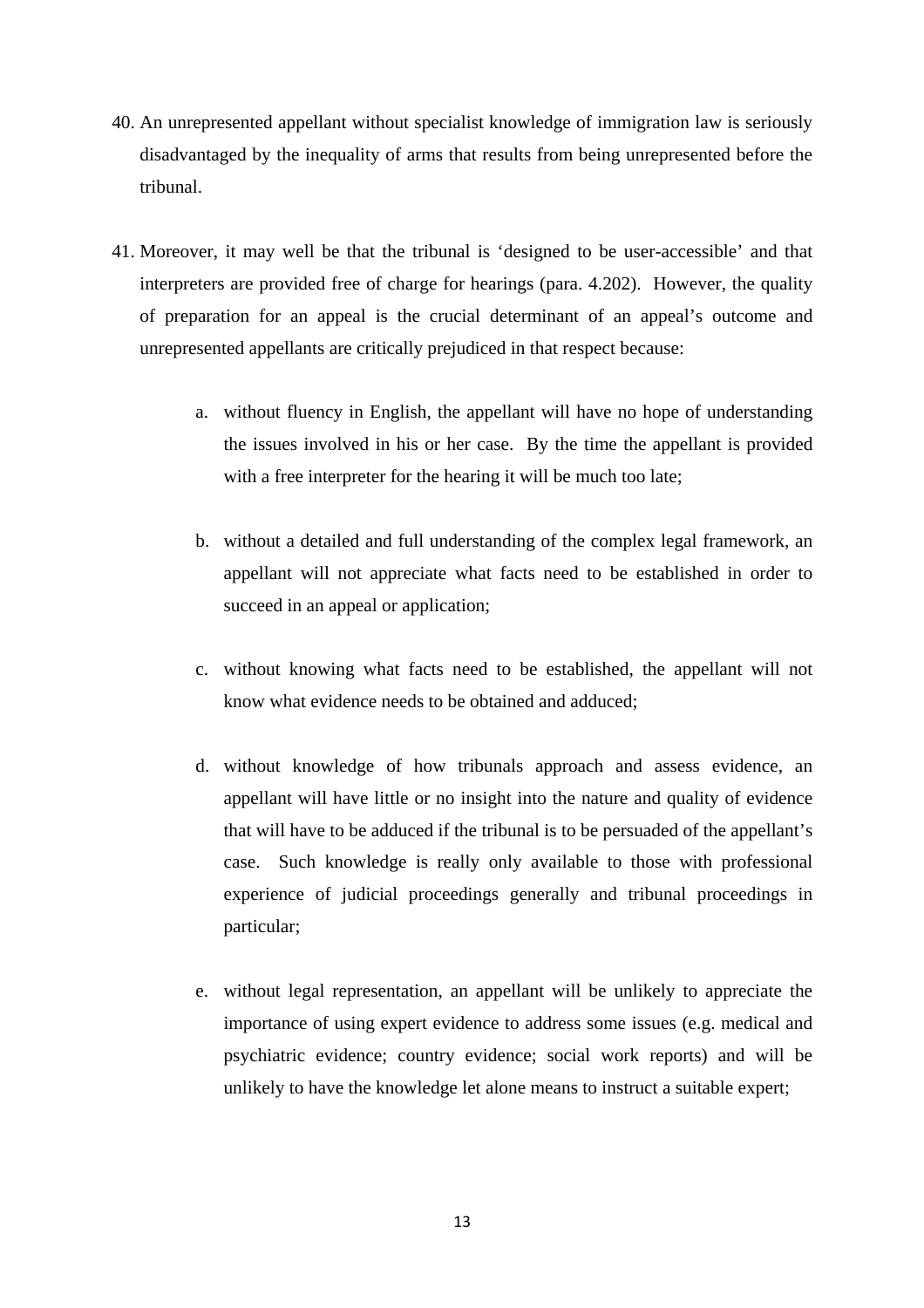- f. without legal representation an appellant will not be able to make effective submissions in writing and orally that address the factual and legal issues in his or her case.
- 42. All of these points apply with particular force in relation to deportation and removal cases and article 8 cases. In these, the legal, factual and evidential issues are likely to be the most complex – the number of occasions that these issues have been considered by the House of Lords, Supreme Court and Court of Appeal in the recent past indicates both the complexity of the issues and the scope for real and material legal argument.
- 43. An appellant who loses before the First-Tier Tribunal will have little chance of being able to exercise his or her statutory right of appeal to the Upper Tribunal because doing so depends upon being granted permission to appeal and that in turn depends upon drafting grounds of appeal that identify an error of law in the First-Tier Tribunal's determination. There is little prospect of an unrepresented appellant being able to draft grounds of appeal that show an error of law may have been made. The same point applies with respect to the right of appeal from the Upper Tribunal to the Court of Appeal.
- 44. Our collective experience is that quality of case preparation and representation rather than the degree of underlying merit is frequently the decisive feature in determining outcomes. Substantial parts of many of our individual practices consist of trying to resurrect cases that have intrinsic merit but that have previously failed because of no or inadequate representation. The Administrative Court is very appreciative of the need to approach cases with anxious scrutiny where it is apparent that they have been damaged by absent or deficient representation in the past. If immigration cases are removed from the scope of legal aid as proposed, we would anticipate an even greater volume of immigration cases being brought to, and succeeding in the Administrative Court.

# **Private funding of legal assistance by impecunious people**

45. Many impecunious people faced with immigration decisions managed to raise funds to pay for legal representation in the days before legal aid was available or presently when those living in the expanding 'advice deserts' had been unable to instruct a legal aid lawyer.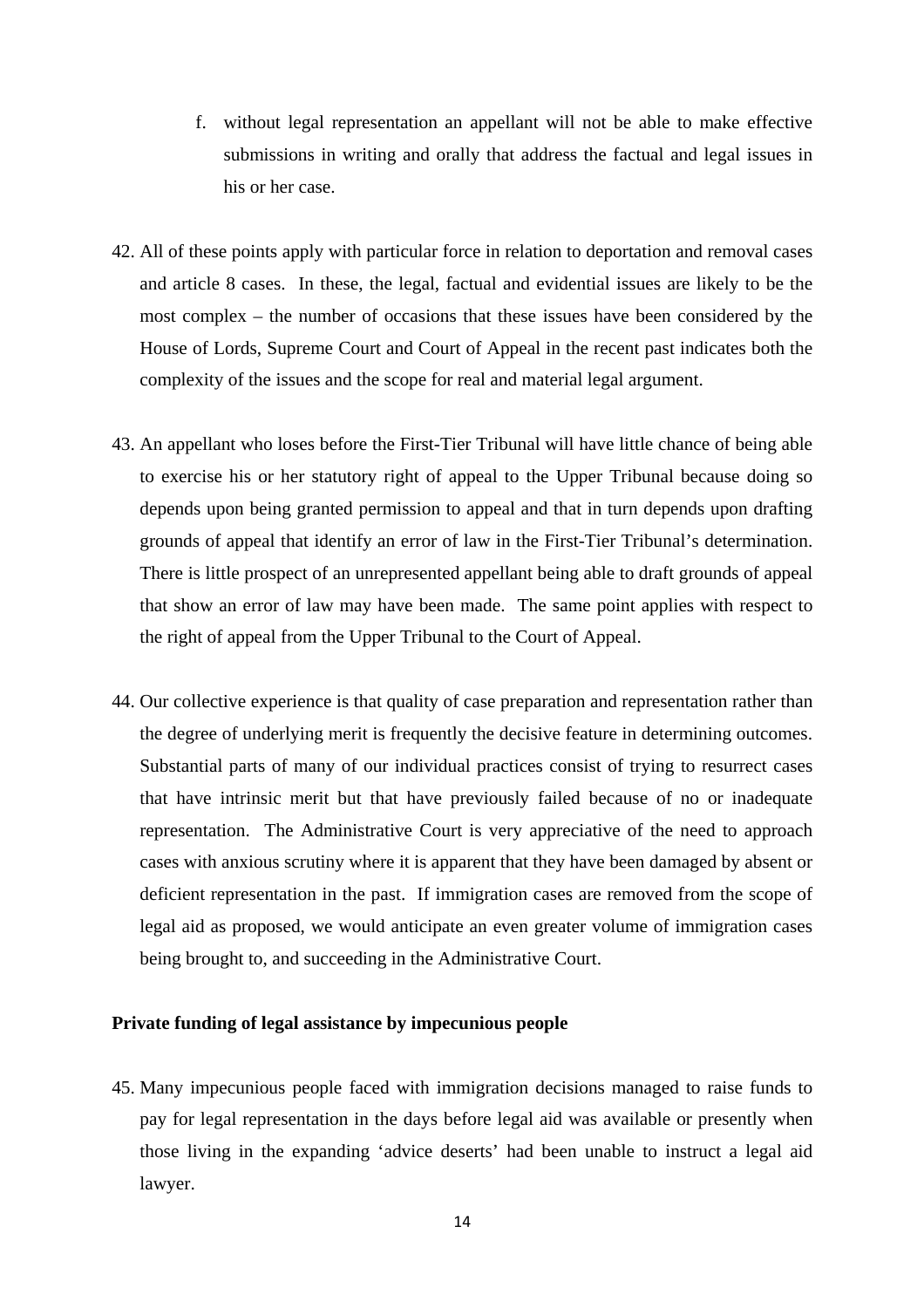46. Their capacity to continue to do this if the proposals in the consultation paper are implemented will be seriously diminished by swingeing increases in the fees charged for making immigration applications and by the proposed introduction of fees for the bringing of immigration appeals. There is a real likelihood that impecunious immigrants will exhaust such funds as they have on paying these fees and will have less or none left to pay for legal representation. There is also the prospect that the fees will prove prohibitive for many so that instead of aspiring to preserve or establish regular status in the UK by making appropriate applications and appealing against adverse decisions increased numbers will remain as irregular migrants.

**Question 35: Do you agree with the proposal to apply 'risk rates' from the end of the investigative stage or once total costs reach £25,000, or from the beginning of cases with no investigative stage?** 

- 47. We strongly oppose the proposals to extend the application of risk rates and we endorse the submissions of the Civil Legal Aid Sub Committee of the Bar Council at paragraphs 189 – 204 of its response, opposing this proposal.
- 48. Many of the clients we represent in judicial review proceedings and bringing challenges against decisions made by the United Kingdom Border Agency, which affect their most fundamental human rights. In removal cases, the decisions engage the right not be exposed to a real risk of persecution (Article  $1A(2)$  of the Refugee Convention), the right to life (Article 2 ECHR), the prohibition against ill-treatment and/or torture (Article 3 ECHR), and the right to respect for family life (Article 8). Further, judicial review claims challenging the legality of immigration detention obviously engage Article 5 ECHR, namely the prohibition on arbitrary detention. These areas of law are dynamic and everchanging, not least because they engage international human rights obligations which are derived from 'living instruments'. In these sorts of cases, the quantification of prospects of success is an inexact science, as many of these challenges seek to expand the law beyond its current state. Therefore the hypothesis that once permission is granted, the lawyers involved in such cases are in a much better position to accurately assess the risks